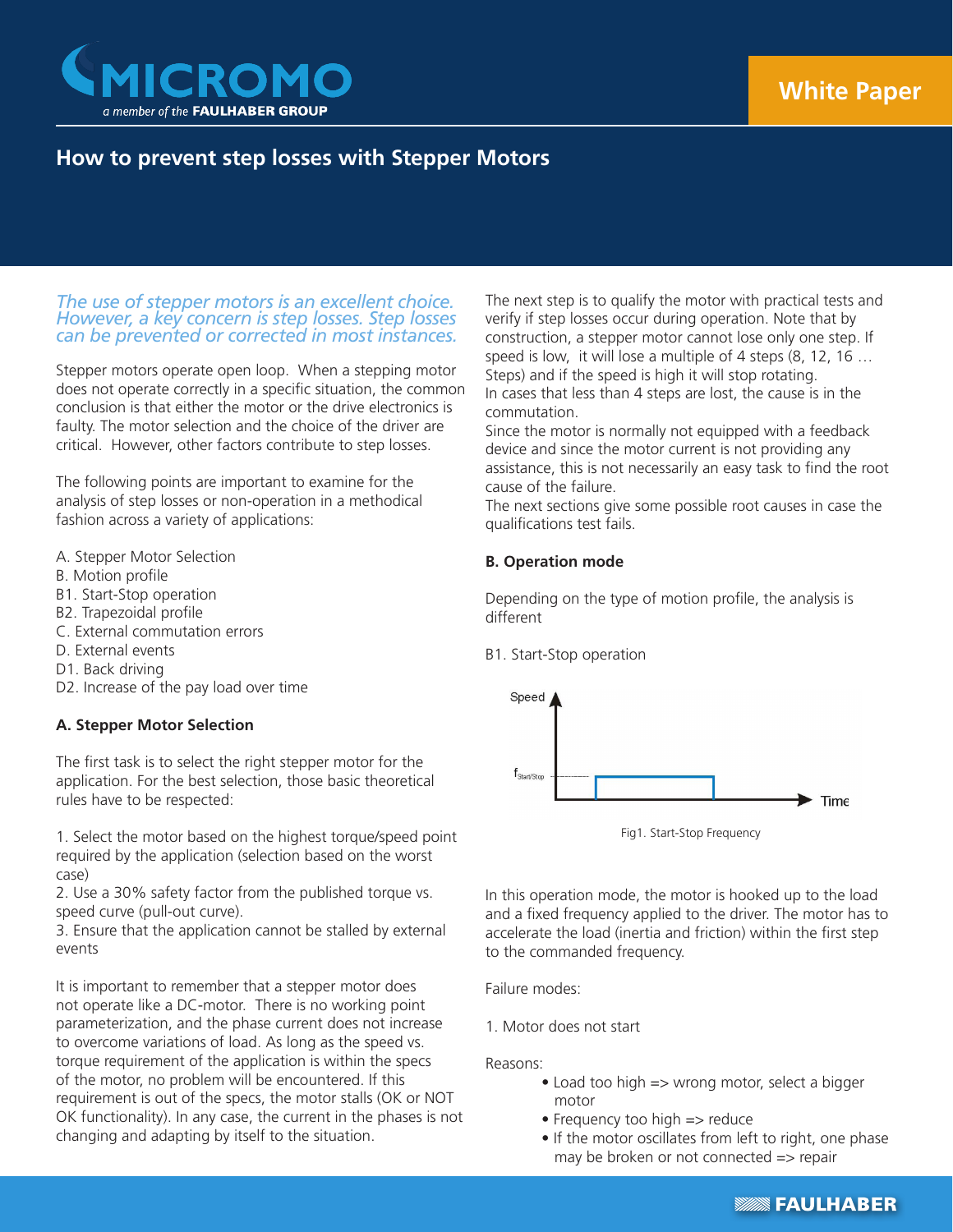

• Phase current is not appropriate  $\Rightarrow$  increase phase current , at least during the first steps.

# **B2. Acceleration and ramp profile (trapezoidal)**



In this case, the motor is allowed to accelerate to the maximum frequency with an acceleration rate preset in the driver.

Failure modes:

- 1. Motor does not start with set fStart/Stop The situation is the same than in B1 "start/stop operation".
- 2. Motor does not finish the acceleration ramp.

## Reasons

• Motor trapped in resonance frequency

-increase the acceleration to go through the resonance frequency quickly -select start-stop frequency above resonance point

-use half-stepping or micro-stepping -add a mechanical damper which can take the form of an inertial disk on the rear shaft.

- Wrong supply voltage or current setting (too low)
	- increase voltage or current (it is allowed to set a higher value for a short period)
	- test lower impedance motor
	- use current mode driver (if voltage driver is currently used)
- Top speed too high
	- reduce top speed
	- set a smoother and longer acceleration
		- ramp
- Bad quality of the acceleration ramp from the electronics (happens with digital ramps)
	- try with another driver
- 3. Motor finishes acceleration but stalls when constant speed is reached.

Possible reasons

•The motor is operating at the limit of its ability and stalls because it develops too much torque after acceleration. This causes vibrations that the motor may not be able to damp.

# Possible solutions

•Reduce jerk i.e. select a smaller acceleration rate or use two different acceleration levels, high at start, lower towards top speed.

•Increase torque and system stiffness when the peak speed has been reached by boosting the current for 3-5 steps. This reduces the vibrations caused by the abrupt acceleration change from Value X to Zero (jerk).

•Add a mechanical damper which can take the form of an inertial disk on the rear shaft. Note that this will add inertia and may not solve the problem in each case if the top speed is at the limit of the characteristics of the motor.

# **C. External Commutation Errors**

As explained earlier, a stepper motor will lose, by construction, a multiple of 4 steps (8, 12, 16 …. Steps). If the speed is high, stop rotating (the loss of step lead to a loss of synchronism). If step miscount is not a multiple of 4 steps, the motor is not faulty and the investigation should be focused on the commutation sequence delivered by the electronics.



Fig4. Typical Driver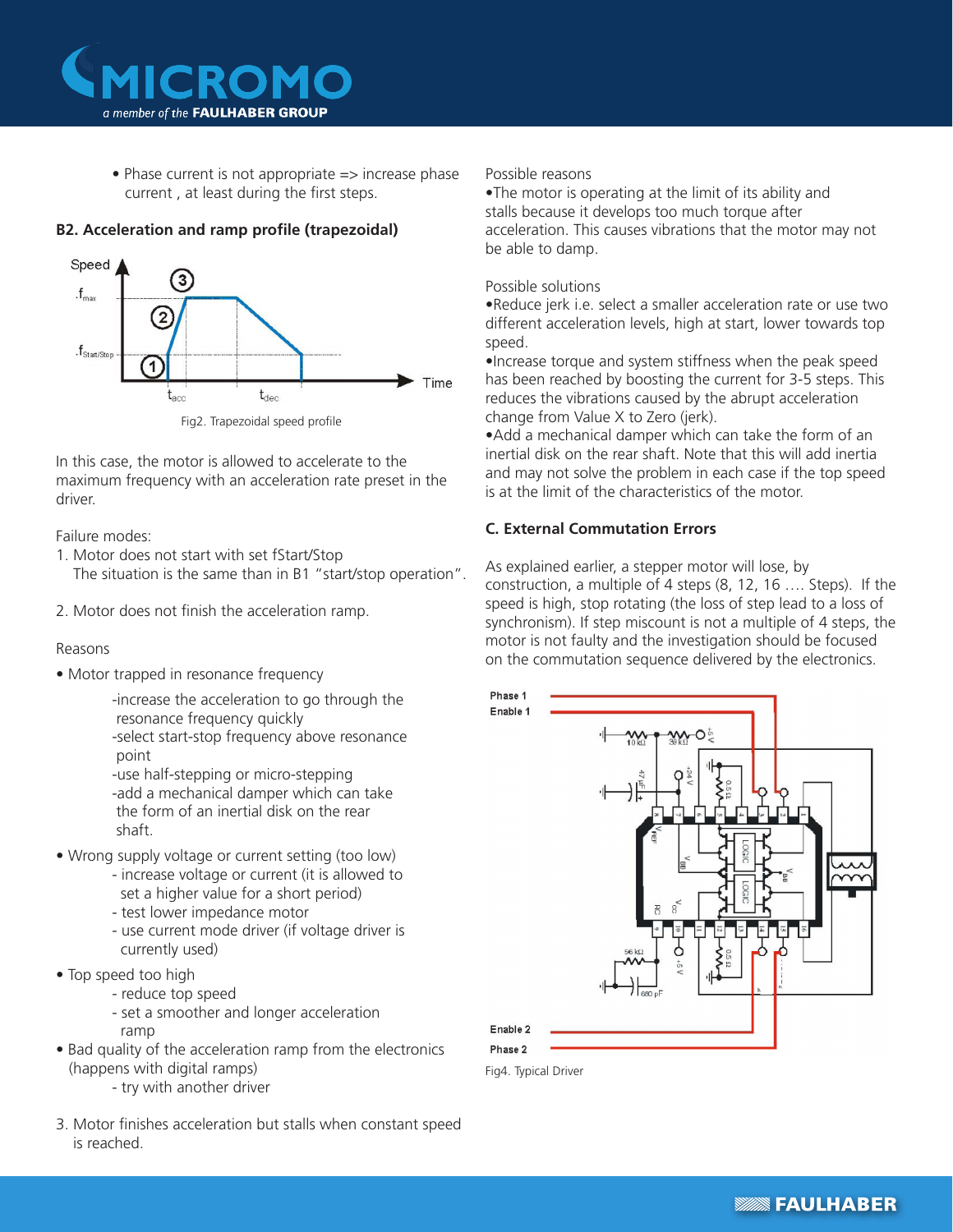

The shown driver represents a type which can be commanded without any additional control element directly with a 4 bit word. The commutation happens as follows (one phase ON operation mode):

| Phase 1 | Enable 1 | Phase 2 | Enable 2 | Current Phase A | Current Phase B |
|---------|----------|---------|----------|-----------------|-----------------|
|         |          |         |          | OFF             | OFF             |
|         |          |         |          | POS             | OFF             |
|         |          |         |          | <b>OFF</b>      | POS             |
|         |          |         |          | <b>NEG</b>      | <b>OFF</b>      |
|         |          |         |          | OFF             | <b>NEG</b>      |

Table 1: One Phase ON Commutation - typical driver

This sequence is normally not the reason for any failure or step losses during normal operation when current is applied all the times to the phases.

## This changes when power is switched off

Power off of the controller which provides the 4 bits of the example (4 bits for Phase1, Phase2, Enable1, Enable2) will lose the counter status which is required to assure an uninterrupted stepping sequence following the above table.

At power up it is therefore not assured that the counter will find the position it had prior to power-off. If there is a difference between the counter position and the real rotor position the motor will execute uncontrolled steps. The maximum error may be 2 steps in CCW or CW direction

## **Solution**

•Before power-off, memorize the 4 bit word (more for more sophisticated drives) and reload it from memory for the counter initialization. Power-On with this position again before continuing the commutation.

## D. External events

## D1. Back driving

In some cases, the mechanism/load driven by the motor during the movement wind up and return this energy back to the motor when the currents are switched off. This mechanism may be a reduction gearhead.

As the mechanism returns this energy back, the motor shaft may be rotated backwards. If this back driving is larger than one step angle, the motor will, when the current is switched on for the next movement, not develop sufficient torque to complete the first step. It may not start or start only after 4 full-steps.

This type of failure results also in the loss of at least one commutation cycle of 4 steps for an external commutation error. This failure type may only occur in applications where the motor currents are considerably reduced or switched off after the movement.

# Possible solution

•Program the commutation in such way that every time the motor currents are switched off, the same motor current and polarity is applied as applied for the last step before phase current(s) were turned off. Learn more on this possibility in the previous paragraph.

•Instead of powering off, maintain a reduced stand-by current each time the motor is at stand-still.

# D1. Increase of the pay load over time

In some cases, the motor runs normally for a long period of time but lose steps after some time. In that case, it is likely that